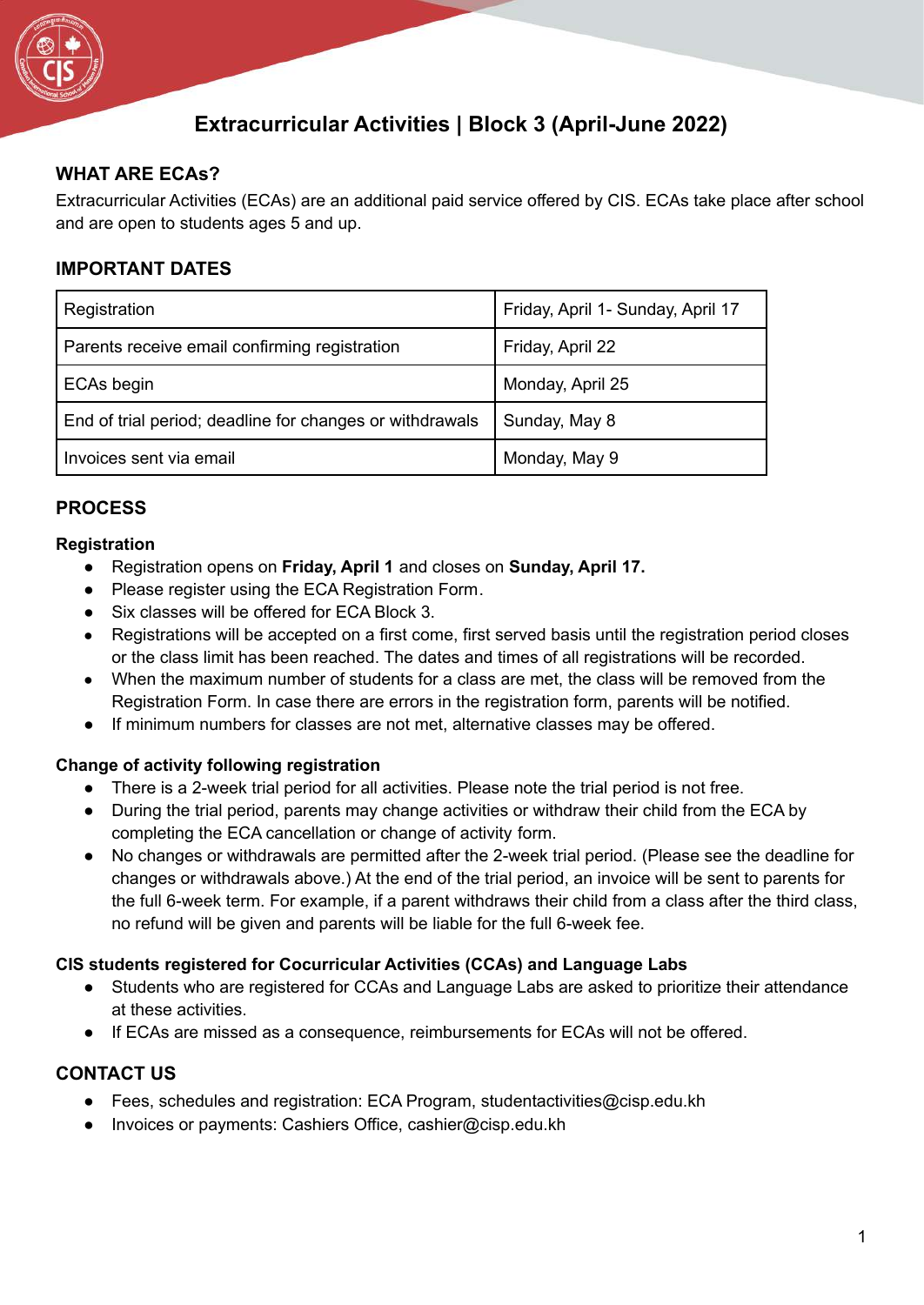## **SCHEDULE**

|                                    | <b>Activities</b>          | <b>CIS</b><br><b>Grades</b> | <b>EFI</b><br><b>Grades</b> | Provider                       | <b>Fees</b><br>(6 weeks) | <b>Dates</b>         |  |
|------------------------------------|----------------------------|-----------------------------|-----------------------------|--------------------------------|--------------------------|----------------------|--|
| <b>Monday</b><br>3.30-4.30         | Hip Hop Dance              | $G5-11$                     | CM2-1 ère                   | Katy Dance Studio              | \$60                     |                      |  |
|                                    | Taekwondo                  | $JK-2$                      | MS-CE1                      | 1CoachAndy Sports Academy      | \$60                     | April 25             |  |
|                                    | Gymnastics                 | $G2-5$                      | CE1-CM2                     | 1CoachAndy Sports Academy      | \$60                     | May 2, 9,            |  |
| p.m.                               | Skating                    | $G2-7$                      | CE1-5 ème                   | <b>CIS Roller Dome</b>         | \$84                     | 16, 23, 30           |  |
|                                    | Rainbow clay art           | G3-5                        | CE2-CM2                     | Rainbow clay art               | \$90                     |                      |  |
|                                    | Rugby                      | $G2-5$                      | CE1-CM2                     | Kampuchea Rugby                | \$60                     |                      |  |
|                                    | Latin Dance                | $G2-5$                      | CE1-CM2                     | Katy Dance Studio              | \$60                     |                      |  |
| <b>Tuesday</b>                     | Yoga                       | $G2-5$                      | CE1-CM2                     | Yoga cambodia                  | \$60                     | April 26             |  |
| 3.30-4.30                          | Taekwondo                  | G3-5                        | CE2-MS2                     | 1CoachAndy Sports Academy      | \$60                     | May 3, 10,           |  |
| p.m.                               | Handball                   | $G5-11$                     | CM2-1 ère                   | 1CoachAndy Sports Academy      | \$60                     | 17, 24, 31           |  |
|                                    | Painting                   | $G5-11$                     | CM2-1 ère                   | The Art Bar                    | \$114                    |                      |  |
|                                    | Skating                    | $SK-1$                      | GS-CP                       | CIS Roller Dome                | \$84                     |                      |  |
|                                    | Sand Art                   | $G1-5$                      | CP-CM2                      | Sand Art                       | \$120                    |                      |  |
| Wednesday                          | Soccer                     | $JK-2$                      | MS-CE1                      | 1CoachAndy Sports Academy      | \$60                     | April 27             |  |
|                                    | Soccer                     | $G3-5$                      | CE2-CM2                     | 1CoachAndy Sports Academy      | \$60                     |                      |  |
| 3.30-4.30                          | <b>Beginners Swimming</b>  | $G1-5$                      | CP-CM2                      | CIS Swim coaches               | \$72                     | May 4, 11,<br>18, 25 |  |
| p.m.                               | Robothinks                 | $G1-4$                      | CP-CM1                      | Robothinks                     | \$114                    |                      |  |
|                                    | Robothinks                 | $G5-11$                     | CM2-1 ère                   | Robothinks                     | \$114                    | June 1               |  |
|                                    | Rainbow clay Art           | $G1-2$                      | CP-CE1                      | Rainbow clay art               | \$90                     |                      |  |
|                                    | <b>Chess for Beginners</b> | $G1-5$                      | CP-CM2                      | 1CoachAndy Sports Academy      | \$60                     |                      |  |
|                                    | Elite Soccer               | $JK-2$                      | MS-CE1                      | Elite Soccer Coaching Cambodia | \$60                     |                      |  |
|                                    | <b>Elite Soccer</b>        | $G3-5$                      | CE2-CM2                     | Elite Soccer Coaching Cambodia | \$60                     | April 28             |  |
| <b>Thursday</b><br>3.30-4.30       | Karate                     | $JK-2$                      | MS-CE1                      | Shimbukai Karate Academy       | \$60                     | May 5, 12,           |  |
| p.m.                               | Karate                     | $G3-5$                      | CE2-CM2                     | Shimbukai Karate Academy       | \$60                     | 19, 26               |  |
|                                    | Yoga                       | $JK-1$                      | MS-CP                       | Yoga Cambodia                  | \$60                     | June 2               |  |
|                                    | Badminton                  | $JK-2$                      | MS-CE1                      | 1CoachAndy Sports Academy      | \$60                     |                      |  |
|                                    | Lego                       | $SK-5$                      | GS-CM2                      | CIS Roller Dome                | \$42                     |                      |  |
|                                    | Rugby                      | $G2-5$                      | CE2-CM2                     | Kampuchea Rugby                | \$60                     |                      |  |
| <b>Friday</b><br>3.30-4.30<br>p.m. | <b>Kwik Cricket</b>        | $G2-5$                      | CE2-CM2                     | 1CoachAndy Sports Academy      | \$60                     |                      |  |
|                                    | Zumba                      | $G1-5$                      | CP-CM2                      | 1CoachAndy Sports Academy      | \$60                     | April 29             |  |
|                                    | Snag Golf                  | $G2-5$                      | CE1-CM2                     | 1CoachAndy Sports Academy      | \$78                     | May 6, 20,<br>27     |  |
|                                    | Ceramic Art                | $G2-5$                      | CE2-CM2                     | <b>Coconut Park Ceramic</b>    | \$108                    |                      |  |
|                                    | <b>Ballet</b>              | $G2-5$                      | CE2-CM2                     | <b>Katy Dance</b>              | \$60                     | <b>June 3, 10</b>    |  |
|                                    | Beginner swimming          | $G1-5$                      | CP-CM2                      | CIS Swim coaches               | \$72                     |                      |  |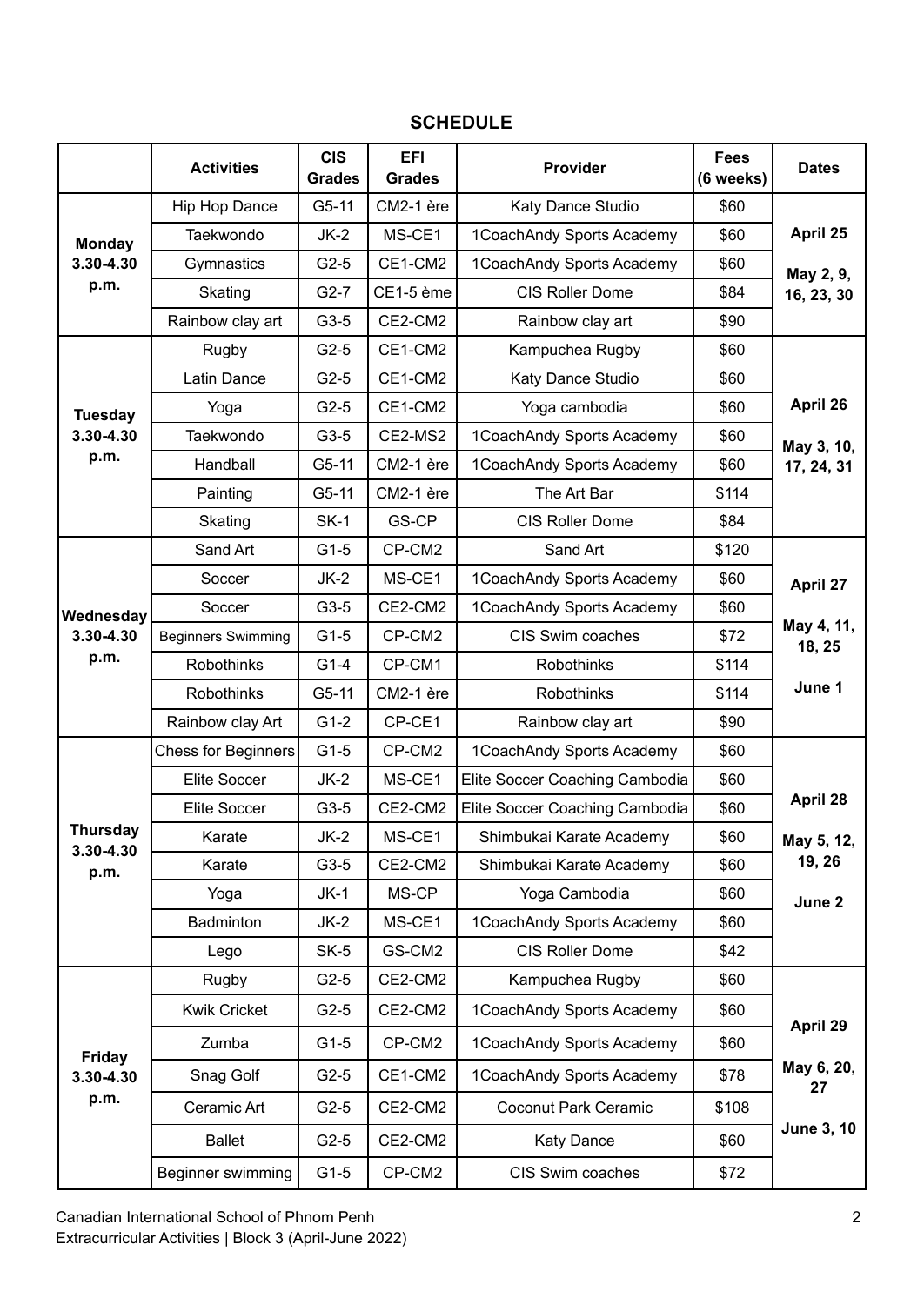# **ACTIVITIES**

| Karate              | Shimbukai Karate Academy                                     | This class starts with a standard formalized warm-up,<br>and then we will study KATA, which is a set of<br>sequenced movements to bring the body, mind and<br>spirit together. The teaching method varies each day to<br>keep it fun and exciting!<br>Items required: Gi (Karate outfit).                                                                         |
|---------------------|--------------------------------------------------------------|-------------------------------------------------------------------------------------------------------------------------------------------------------------------------------------------------------------------------------------------------------------------------------------------------------------------------------------------------------------------|
| Soccer              | <b>Elite Soccer</b><br>www.elitesoccer-coaching.com/cambodia | Students will be introduced to the basics of soccer<br>(football) with an emphasis on building skills with a<br>qualified coach.<br>Items required: Comfortable clothing, running shoes,<br>socks and a water bottle.                                                                                                                                             |
| Soccer              | 1CA Sports Academy                                           | Take advantage of your child's natural tendency to be<br>active. In this class, children will have fun learning the<br>fundamental soccer skills which are appropriate for<br>their age; such as passing, receiving a pass and<br>working with their team.<br>Items required: Comfortable clothing, running shoes,<br>socks and a water bottle                    |
| Chess for beginners | 1CA Sports Academy                                           | There are lots of reasons to play chess and it has been<br>proven to be good for children, as it helps stimulate the<br>brain. Chess helps develop memory, logical thinking<br>and improves concentration. It also encourages<br>imagination and creativity. More importantly, chess<br>develops the capability to predict and foresee<br>consequences of actions |
|                     |                                                              | Items required: Students do not need to bring anything<br>to this activity                                                                                                                                                                                                                                                                                        |
| <b>Kwik Cricket</b> | 1CA Sports Academy                                           | Kwik Cricket is played with a plastic bat and ball rather<br>than traditional cricket equipment, and is intended to<br>introduce children to cricket and teach them basic skills,<br>rules and strategies of Kwik Cricket while encouraging<br>them to work together with teammates.<br>Items required: Comfortable clothing, running shoes                       |
|                     |                                                              | and a water bottle.                                                                                                                                                                                                                                                                                                                                               |
| Taekwondo           | 1CA Sports Academy                                           | Taekwondo (also known as Tae Kwon Do) is the art of<br>self defense that originated in Korea. Students can<br>come and learn the art and have some fun learning<br>new skills and techniques.<br>Items required: Comfortable clothing and a water bottle                                                                                                          |
|                     |                                                              |                                                                                                                                                                                                                                                                                                                                                                   |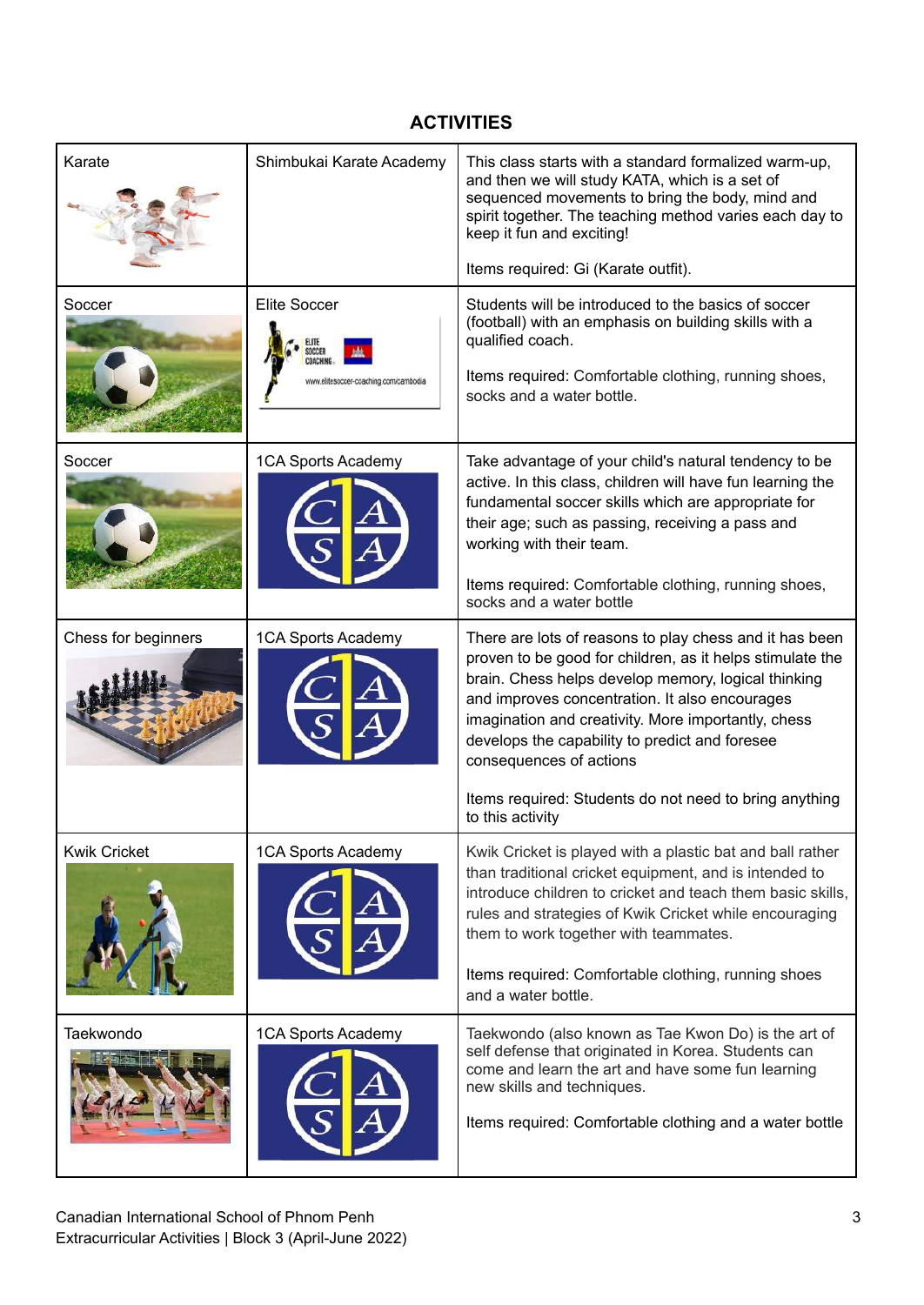| Badminton     | 1CA Sports Academy                      | This course will introduce the fundamental rules, skills<br>and techniques of badminton while improving the<br>students' focus and agility to play the game.<br>Items required: Comfortable clothing, running shoes<br>and a water bottle.                                                                                                                                                 |
|---------------|-----------------------------------------|--------------------------------------------------------------------------------------------------------------------------------------------------------------------------------------------------------------------------------------------------------------------------------------------------------------------------------------------------------------------------------------------|
| Snag Golf     | 1CA Sports Academy                      | SNAG is the perfect start for children to learn the sport<br>of golf in a fun and easy way. Using an exciting, playful<br>approach to golf, students will learn the basics of the<br>sport, while also being challenged to improve their fine<br>motor skills.<br>Items required: Comfortable clothing, running shoes<br>and a water bottle.                                               |
| Zumba         | 1CA Sports Academy                      | Zumba Kids features the famous Zumba Fitness music.<br>rhythms, and beats along with kid-friendly routines.<br>Giving children an outlet to jump, dance, shake, and<br>swing their hips which makes the perfect recipe for<br>fitness fun.<br>Items required: Comfortable clothing and a water bottle.                                                                                     |
| Handball      | 1CA Sports Academy                      | Handball is a great sport for children to learn<br>fundamental gross motor skills in a fun environment<br>whilst being introduced to a new sport. The<br>fundamental skills of the game are: throwing and<br>catching, shooting, dribbling, pivoting, and guarding,<br>Items required: Comfortable clothing and a water bottle.                                                            |
| Gymnastic     | 1CA Sports Academy                      | 8 fundamental skills will be built on including flexibility,<br>core strength, balance, upper and lower-body strength,<br>power, mental focus, discipline, and dedication.<br>Different movements from the very basic forward roll to<br>more advanced techniques will be taught.<br>Items required: Comfortable clothing and a water bottle.                                              |
| Hip Hop Dance | <b>Katy Dance</b><br>Katy da/nce Studio | Hip-Hop is a great way to exercise; building strength,<br>stamina, coordination and self-esteem while having fun!<br>Get in the groove and learn some great moves! Styles,<br>musicality, techniques and basic elements essential to<br>Hip-Hop (such as: breaking, popping & locking) will all<br>be taught in this activity.<br>Items required: Comfortable clothing and a water bottle. |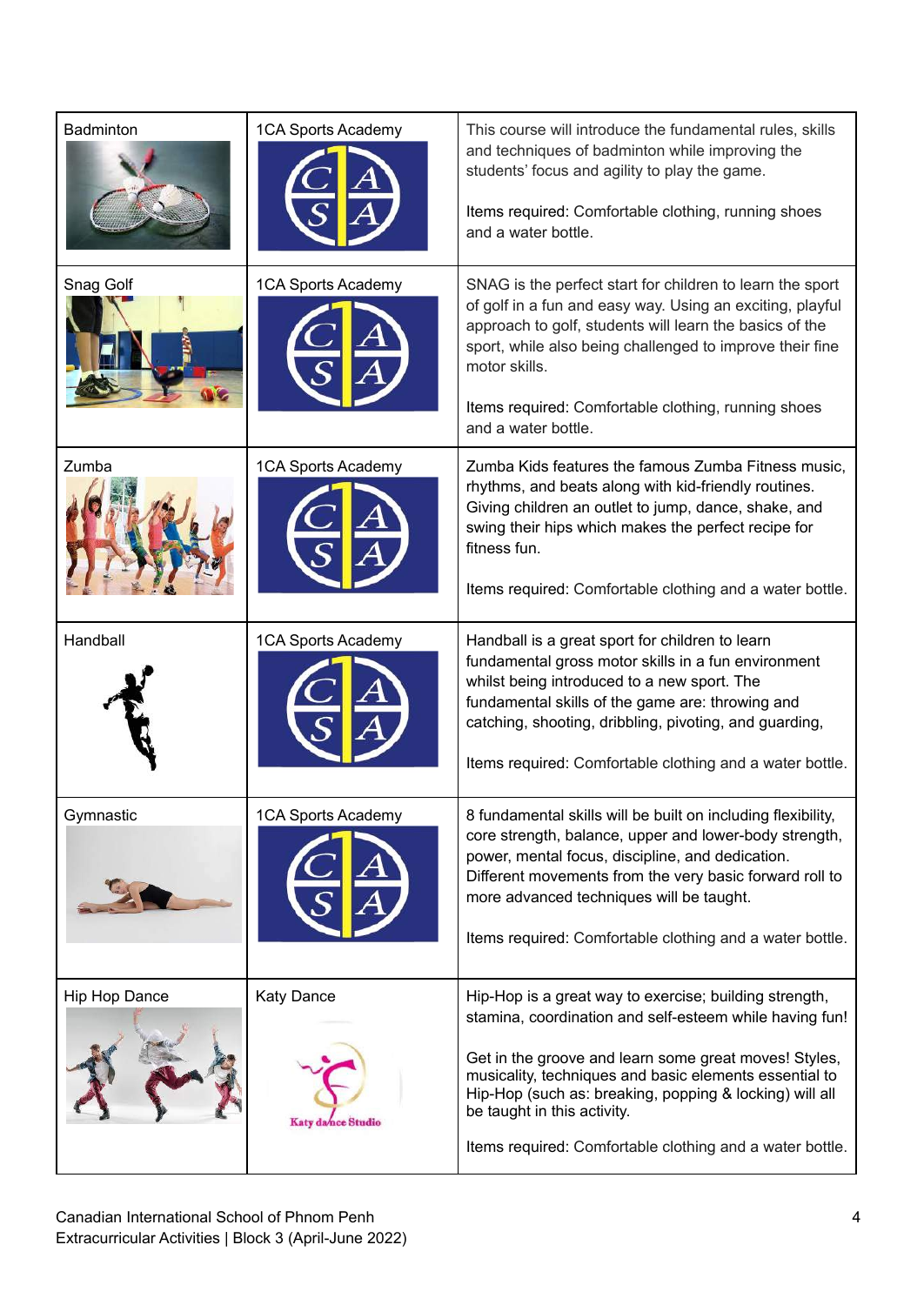| <b>Ballet</b> | <b>Katy Dance</b>                                    | This class will introduce students to basic ballet<br>vocabulary and techniques in a structured, yet fun<br>setting. It is suitable for beginners and will cover the<br>fundamentals of classical ballet techniques.<br>Items required: Comfortable clothing and a water bottle.                                                                                                                                  |
|---------------|------------------------------------------------------|-------------------------------------------------------------------------------------------------------------------------------------------------------------------------------------------------------------------------------------------------------------------------------------------------------------------------------------------------------------------------------------------------------------------|
| Latin Dance   | <b>Katy Dance</b><br>Katy da/nce Studio              | This class will introduce students to basic latin dance<br>vocabulary and techniques in a structured, yet fun<br>setting. It is suitable for beginners and will cover the<br>fundamentals of latin dance techniques.<br>Items required: Comfortable clothing and a water bottle.                                                                                                                                  |
| Robothink     | <b>Robothink</b><br>Build, Code and Play with Robots | Hosted by Robothink, this course will give students the<br>chance to use their knowledge of robotics to discover<br>new areas in the field! With the use of RoboThink<br>robotics kit, students will build and create a variety of<br>Robots and will expand their technical thinking,<br>innovation, creativity and in-depth knowledge of<br>robotics.<br>Items required: Students do not need to bring anything |
|               |                                                      | to this class                                                                                                                                                                                                                                                                                                                                                                                                     |
| Rugby         | Kampuche Balopp<br>YOUTH DEVELOPMENT THROUGH RUGBY   | Kampuchea Balopp promotes the importance of<br>physical activities and team sports like rugby to the<br>younger generation. Students will have fun learning and<br>expanding their knowledge of basic rugby rules,<br>techniques and skills throughout the course.<br>Items required: PE uniform, sport shoes and a water                                                                                         |
|               |                                                      | bottle.                                                                                                                                                                                                                                                                                                                                                                                                           |
| Yoga          | Yoga Cambodia                                        | Ms. Nguyen is a certified yoga teacher who trained at<br>Sivanada Ashram, Amedabad City and Iyengar Yoga in<br>India. Students will be taught yoga through a fun<br>approach of themes, games, asana and activities.<br>Items required: Comfortable clothing and a water bottle.                                                                                                                                  |
| Sand Art      | Sand Art                                             | With different colors of sand and some extra items for<br>decoration (think: rocks, shells, etc.) children are given<br>free rein to create their own beautiful coloured layers of<br>sand in bottles.<br>Items required: All materials will be provided for this<br>activity. Students will take their sand art home.                                                                                            |